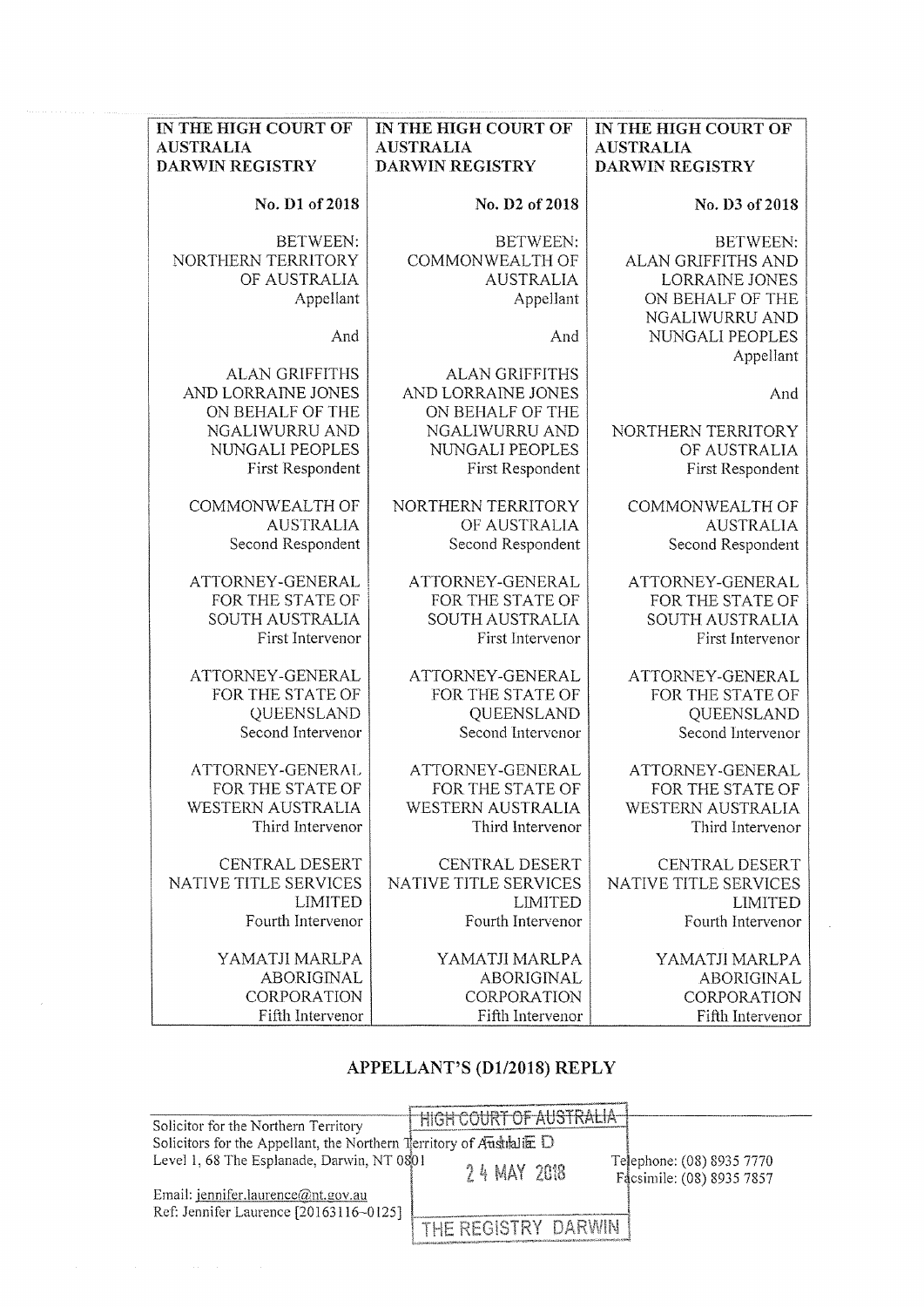### **Part 1:**

1. This reply is in a form suitable for publication on the intemet.

### **Part 11:**

# **Introduction**

2. These submissions reply to the submissions of the native title party and the submissions of the fourth and fifth intervenors (**intervenors**).<sup>1</sup> Abbreviations used in the Territory's consolidated submissions in chief are continued in these reply submissions. These submissions follow the structure of the claim and deal with matters of reply where they arise under each pleaded head of loss.

### 10 **Economic loss**

- 3. *The* Spencer *test is appropriate in this case:* The parties have proceeded on the foundation that economic value should be determined by the application of conventional economic tools of analysis and principles adapted where necessary to accommodate the unique character of native title and the statutory context.<sup>2</sup> Issue is joined between the parties as to how the *Spencer* test<sup>3</sup> should be applied in the circumstances,<sup>4</sup> not whether it should be applied at all.<sup>5</sup>
- 4. The intervenors should not be heard to argue against the application of the *Spencer*  test to assess market value on the basis that an alternative valuation approach is to be preferred.<sup>6</sup> The principle of reinstatement is little developed<sup>7</sup> and typically
- 20 understood in connection with a claim of economic disturbance.<sup>8</sup> No such claim is brought or developed in evidence here. It is doubtful that even if such a claim had been pursued, the principle would assist where there has been a considerable passage of time since the compensable acts.

<sup>&</sup>lt;sup>1</sup> The term "intervenors" is used in this limited sense and without reference to the first to third intervenors.

<sup>&</sup>lt;sup>2</sup> Native title party submissions (NTPS) [30]-[31], [77]-[78]; Territory consolidated submissions (TCS) [32]; Commonwealth consolidated submissions **(CCS)** [12]-[13].

<sup>3</sup> Referring to *Spencer v Commonwealth* (1907) 5 CLR 418.

<sup>4</sup>NTPS [66]-[69], [76].

<sup>5</sup> Cflntervenors' submissions **(NTRBS)** [35]-[37].

<sup>6</sup> NTRBS [47]-[54].

<sup>7</sup>*Kozaris v Roads Corporation* [1991] 1 VR 237 at 240.

<sup>8</sup>*Roads and Traffic Authority ofNSWv McDonald* (2010) 79 NSWLR 155.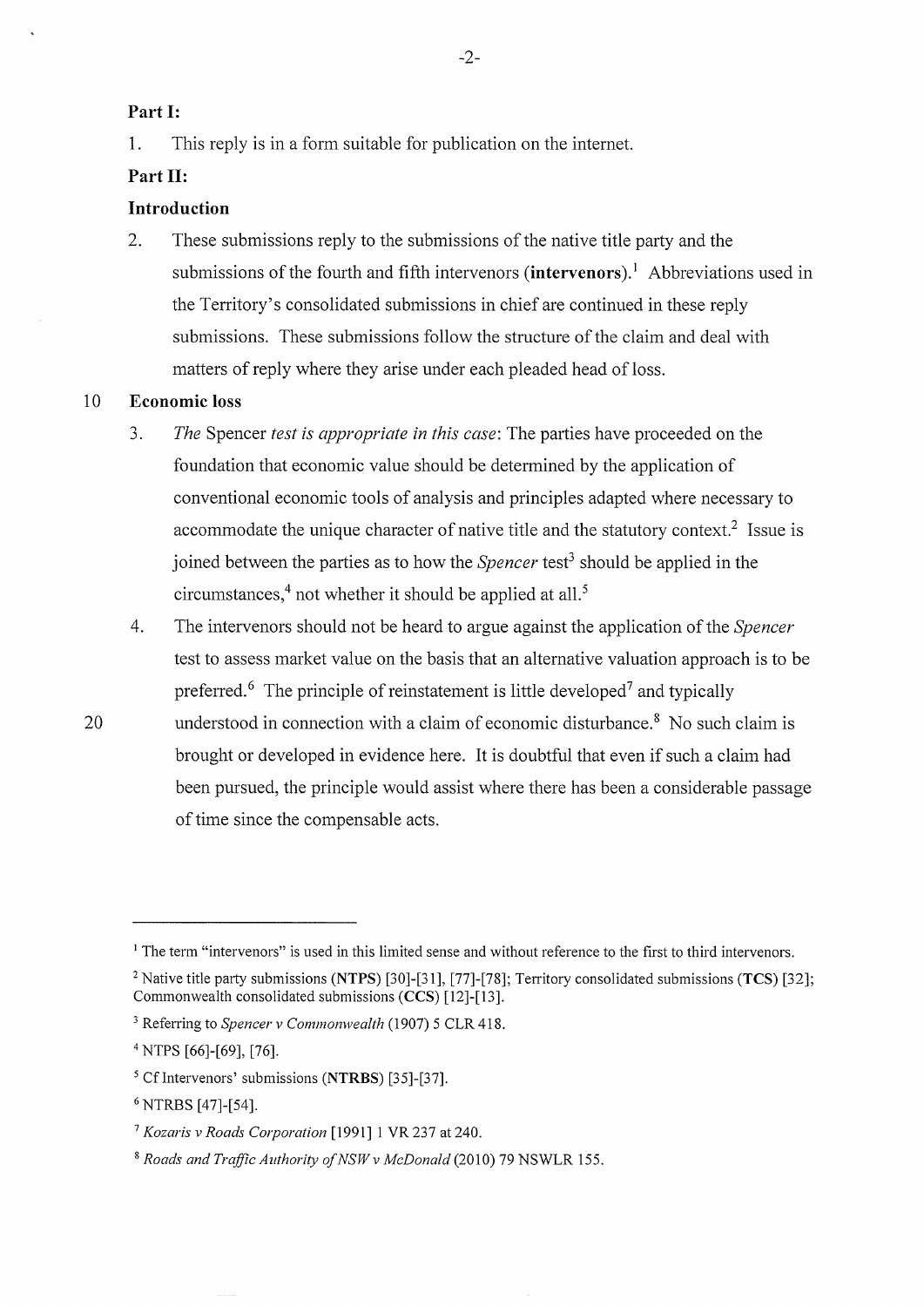- 5. In any event, reinstatement as formulated by the intervenors in terms of a restoration of the "utilitarian aspects of the extinguished native title",<sup>9</sup> is consistent with the notion of "usage value" employed by Mr Lonergan<sup>10</sup>
- 6. *Inalienability and non-commerciality are significant:* The native title party and the intervenors fail to join issue with the Territory<sup>11</sup> or the Full Court<sup>12</sup> as to the significance of the instant native title rights not being able to be sold (except on surrender), mortgaged, subdivided, leased or otherwise commercially exploited for profit. The implicit concession is significant in the first place because of the unchallenged economic evidence<sup>13</sup> that these factors are important drivers of 10 freehold market value. On an assessment of market value of land or rights in relation to land their absence from the bundle of rights would be significant. The concession is sufficient to dispose of the faint submission by the native title party that the market value of their native title rights would be the same as freehold market value.<sup>14</sup> To say that the native title rights were nevertheless extensive<sup>15</sup> is not to the point if they were less extensive than freehold rights with which they are compared and contrasted. Less extensive rights affording their holders less potential usage and cash flow are valued lower than more extensive rights in the marketplace.
- 7. The failure of the native title party to come to terms with these further aspects of the wider concept of inalienability (loss of control over the sale, inability to mortgage, 20 lease or subdivide) in its criticism of the Full Court's reasons for taking into account the inalienability of the rights<sup>16</sup> also explains why that criticism misfires from the outset. Even assuming that the native title party's submissions as to the principle for which *Leichardt Council*<sup>17</sup> stands were correct and applicable, the principle would not preclude a downward adjustment for the broader concept of inalienability.

..., -.)-

<sup>9</sup> NTRBS [50].

<sup>10</sup> See TCS [53]-[54].

 $11$  TCS [45]-[46], [68]-[69].

<sup>12</sup>*Griffiths FC* at [135] **[CAB 312-313].** 

<sup>13</sup> See the evidence cited at TCS fn 72. See additionally Transcript, 24 February 2016 (Lonergan) **[Territory Book of Further Materials (TBFM) Vol2 p 746-747).** 

<sup>14</sup> NTPS [84].

<sup>15</sup> NTPS [84].

<sup>16</sup> NTPS [71]-[73].

<sup>17</sup> *Leichardt Council v Roads and Traffic Authority (NSW)* (2006) 149 LGERA 439.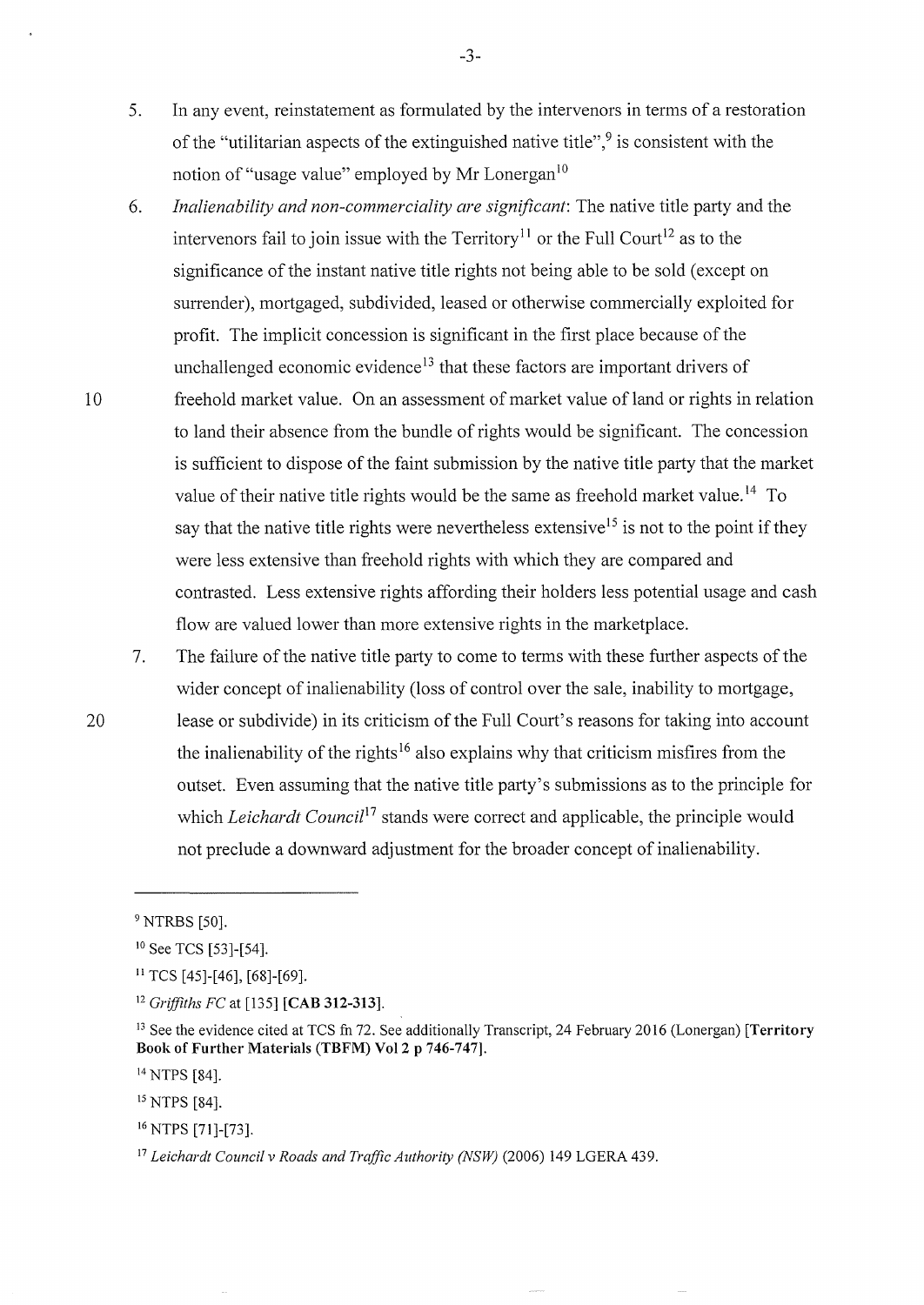- 8. However, the native title party and intervenors misinterpret the principle for which *Leichardt Council* stands. The decision stands only for the proposition that a statutory prohibition on sale does not impinge on a process of valuation under compulsory acquisition legislation which expressly assumes that sale.<sup>18</sup> In reaching that conclusion, the Court of Appeal was concerned with the inconsistency between two statutory regimes where one statute proceeded on a statutory hypothesis which the other denied.<sup>19</sup> Any wider reading of the decision is inconsistent with earlier authority in *Sydney Sailors' Home v Sydney Cove Redevelopment Authority20* and *Corrie v McDermott*,<sup>21</sup> of which the former was not overruled and the latter was 10 binding on the Court of Appeal. There is no analogous statutory intersection here and the Full Court below was correct to apply the general principle in *Corrie v McDermott.* <sup>22</sup>
	- 9. Further points of distinction from *Leichardt Council* are that the Court of Appeal was not there dealing with restrictions on alienation which were inherent aspects of the rights and interests being valued,23 and the statutory framework in *Leichardt Council*  suggested that the concept of "value to the owner", to which *Corrie v McDermott*  attaches<sup>24</sup> and to which the LAA gives primacy,<sup>25</sup> was not intended to apply.<sup>26</sup>
- 10. *Surrender to the Crown*: Contrary to the opinions of the economists at trial,<sup>27</sup> the native title party now submits that inalienability except on surrender to the Crown 20 elevates market value because the Crown would be prepared to pay a premium to free the land of the encumbrance of native title.<sup>28</sup> That submission should not be accepted. It is speculative without support in, and contrary to, the evidence, and it lies outside the *Spencer* framework of a willing but not anxious buyer.

- 21 [1914] AC 1056.
- <sup>22</sup>*Griffihs FC* at [115]-[122].
- 23 (2006) 149 LGERA 439 at [42]-[43].
- 24 (2006) 149 LGERA 439 at [26].
- $25$  LAA, sch 2 r1.
- 26 (2006) 149 LGERA 439 at [38]-[39].
- <sup>27</sup> Transcript, 24 February 2016, P-653 (lines  $15 30$ ) (Lonergan and Houston) **[TBFM Vol 2 p 762**].
- 28 NTPS [68], [75]-[77].

-4-

<sup>&</sup>lt;sup>18</sup> (2006) 149 LGERA 439 at [44].

<sup>19 (2006) 149</sup> LGERA 439 at [46] and [51].

<sup>20 (1977) 36</sup> LGRA 106.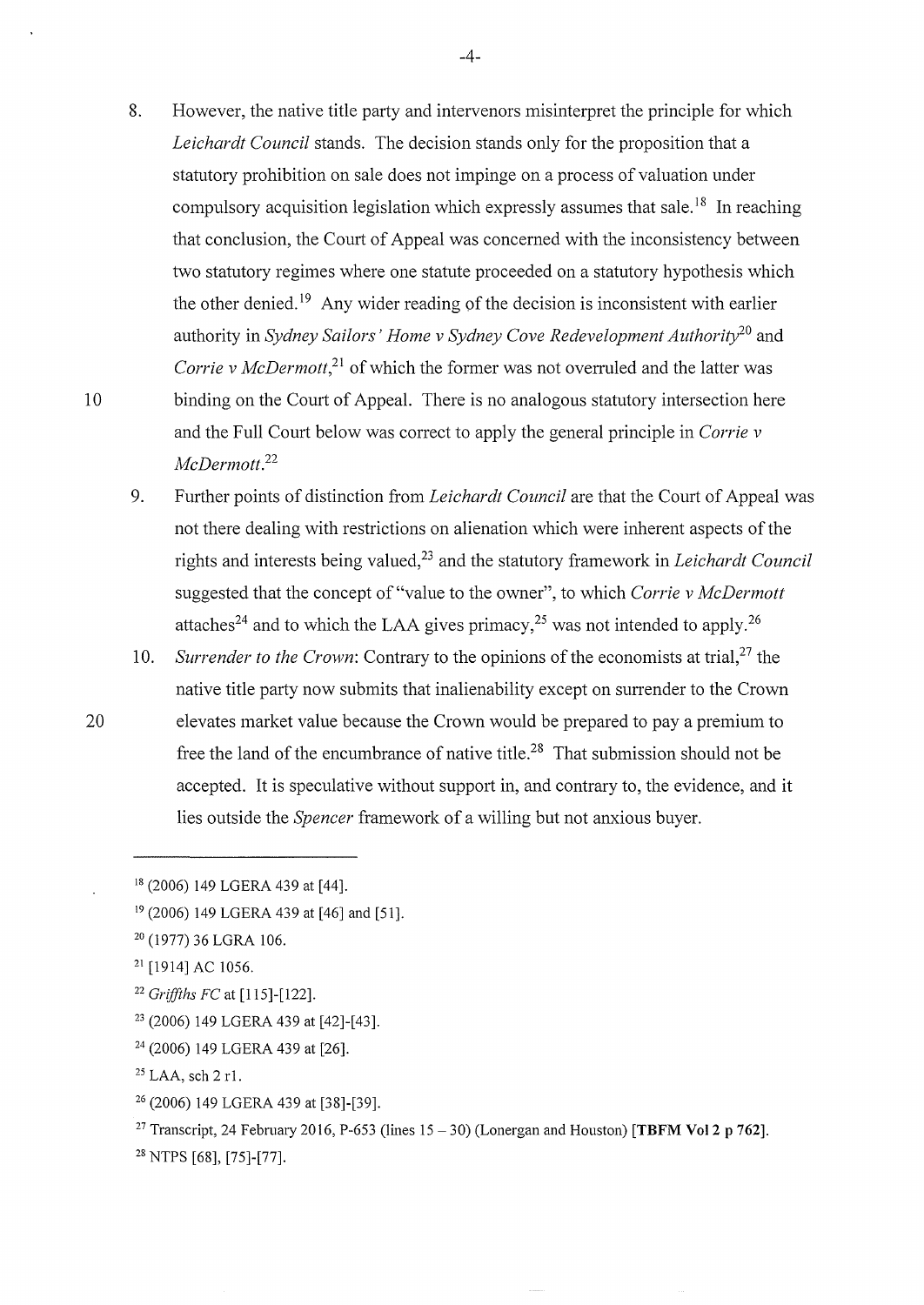- 11. *Non-exclusivity, relational nature of rights:* It is an agreed fact that the native title rights and interests extinguished by the compensable acts were non-exclusive rights.<sup>29</sup> That description is not contingent.<sup>30</sup> It reflects the withdrawal of recognition by the common law, prior to the compensable acts, of the right, recognised by the traditional laws and customs of the native title party, of exclusive use and enjoyment of their rights. $31$
- 12. In that context, to characterise native title rights as relational,  $32$  by analogy with proprietary rights recognised by the common law, is to say no more than that these native title rights accommodated the equal priority of corresponding rights and 10 interests in the subject allotments held by the Crown. A loose analogy may be drawn with the position of tenants in common who each enjoy a right of possession, neither right having priority over the other. The characterisation does not alter the substance of what was extinguished and for which compensation is payable. Nor does it expand the enforcement rights of the native title party beyond the enforcement of their rights recognised by the common law.<sup>33</sup> The only native title rights recognised by the common law and enforceable against anyone without a better title were nonexclusive usufructory and ceremonial rights.
- 13. *Status as town lands or Crown land is irrelevant*: The declaration of the subject allotments as town lands and their character as unalienated Crown lands (until 20 alienation by grant from the Crown comprising the compensable acts) do not alter the market value of the native title rights.<sup>34</sup> To sustain that submission, the effect of those designations would have to be that the grant of interests coexisting with the native title was practically impossible. Neither designation had that effect. There was no statutory impediment to the grant of pastoral leases, mining rights or similar interests over Crown land set aside as town lands. The procedural requirements for a valid alienation of Crown land did not remove "any realistic prospect" of alienation,

-5-

<sup>29</sup>*Grifjiths FC* at [33] **[CAB 279].** 

<sup>&</sup>lt;sup>30</sup> Cf NTPS [52].

<sup>31</sup>*Western Australia v Ward* (2002) 213 CLR 1 at [21].

<sup>32</sup> NTPS [51].

<sup>33</sup> CfNTPS [54].

<sup>34</sup> CfNTPS [62]-[65].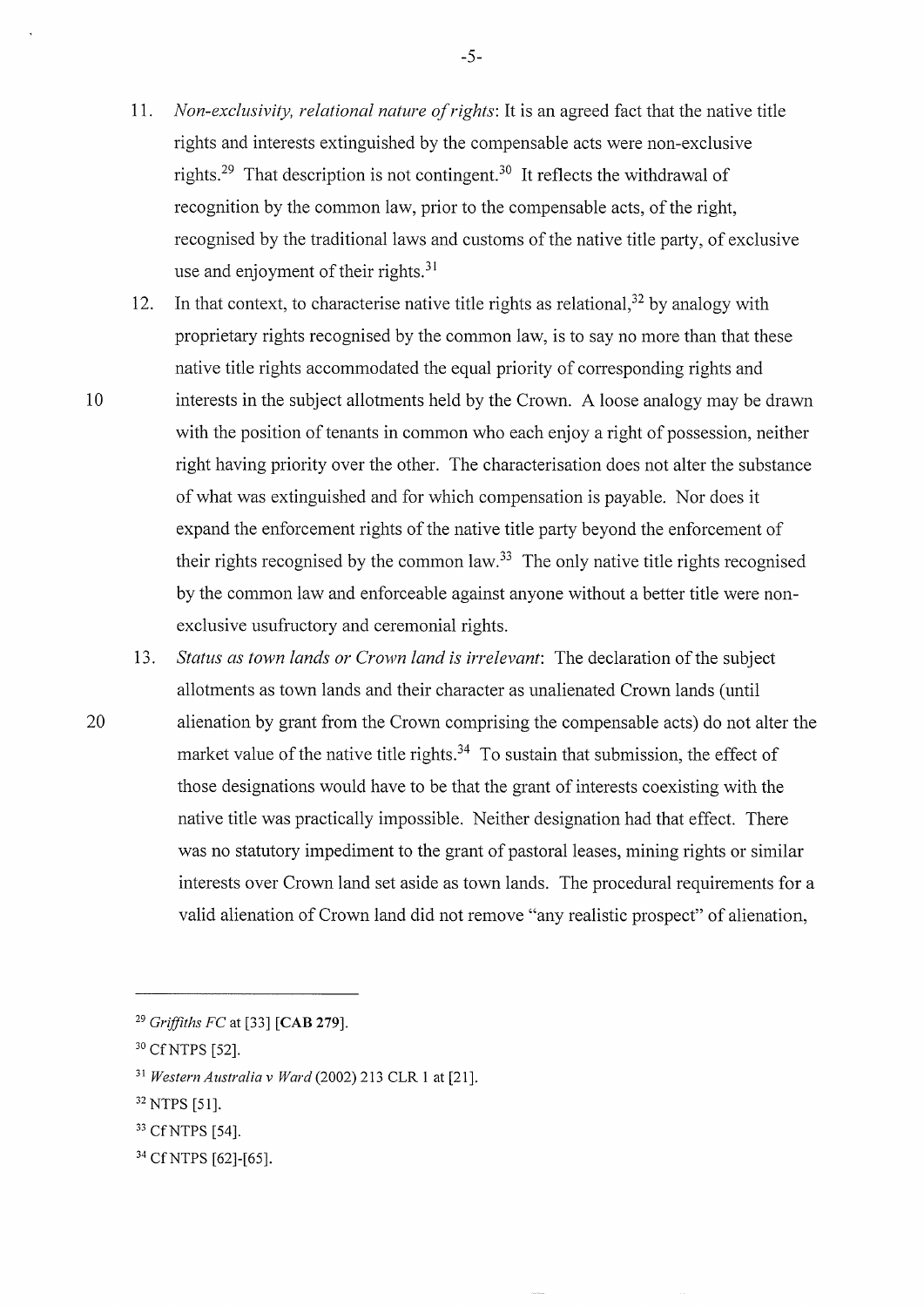as the fact of alienation by the compensable acts themselves establishes.<sup>35</sup> The assessment of the prospects of the grant of other kinds of lesser interests cannot be made with the benefit of hindsight.<sup>36</sup>

-6-

14. *Notice of contention:* The notice of contention filed by the native title party seeks to re-agitate a complaint that the opinion evidence of Mr Lonergan should not have been accepted for the reason that it is dependent on anthropological assumptions not established at trial or opinion beyond Mr Lonergan's expertise. Those criticisms were rejected by the trial judge.<sup>37</sup> The impermissible assumptions or opinions are said to reside in the uplift valuation component (referred to as "negotiation value") 10 where Mr Lonergan considered the exit value on surrender of native title. There are two answers to the complaint. First, this is a hypothetical inquiry about the price a willing but not anxious buyer and seller would agree in respect of a commodity which by its nature cannot be bought or sold. Anthropology has nothing to say about that inquiry. It is not directly related to observable experience. No anthropological evidence was adduced about it. The intervenors speculate that the price would be impossibly high because the native title party would be unwilling to sell.<sup>38</sup> But that displaces the starting assumption of a willing seller and, as the Full Court correctly found, 39 introduces subjective components of value which inform the solatium award but are excluded from the head of economic loss. Economic game theory relied on 20 by Mr Lonergan<sup>40</sup> (and with which Mr Houston agreed generally<sup>41</sup>) says that a meeting in the middle between the actual content of the rights and freehold market value is the best approximation in the circumstances having regard to a range of factors, including indigenous attachment to land (a matter established by anthropological evidence at trial). It is no part of Mr Lonergan's valuation framework that he purports to have valued indigenous attachment to country. Rather, he has recognised it as a factor relevant to the hypothetical bargaining

<sup>&</sup>lt;sup>35</sup> See also the invalid future acts comprising grants of pastoral leases: *Griffiths* at [61] **[CAB 21]**. 36 CfNTPS [65].

<sup>&</sup>lt;sup>37</sup> The notice of contention refers to a preliminary ruling on admissibility dated 12 February 2016 which order was varied on final hearing: *Griffiths* at [235], [240]-[243] **[CAB 158, 160].** 

<sup>38</sup> NTRBS [37].

<sup>39</sup>*Griffiths FC* at [111]-[114] **[CAB 305-306].** 

<sup>40</sup> Transcript, 24 February 2016 P-643 (Line 35)- P-646 (line 15) (Lonergan) **[TBFM Vol2 p 753-755].** 

<sup>41</sup> Transcript, 24 February 2016 P-650 (lines 20- 35) (Houston) **[TBFM Vo12 p 759].**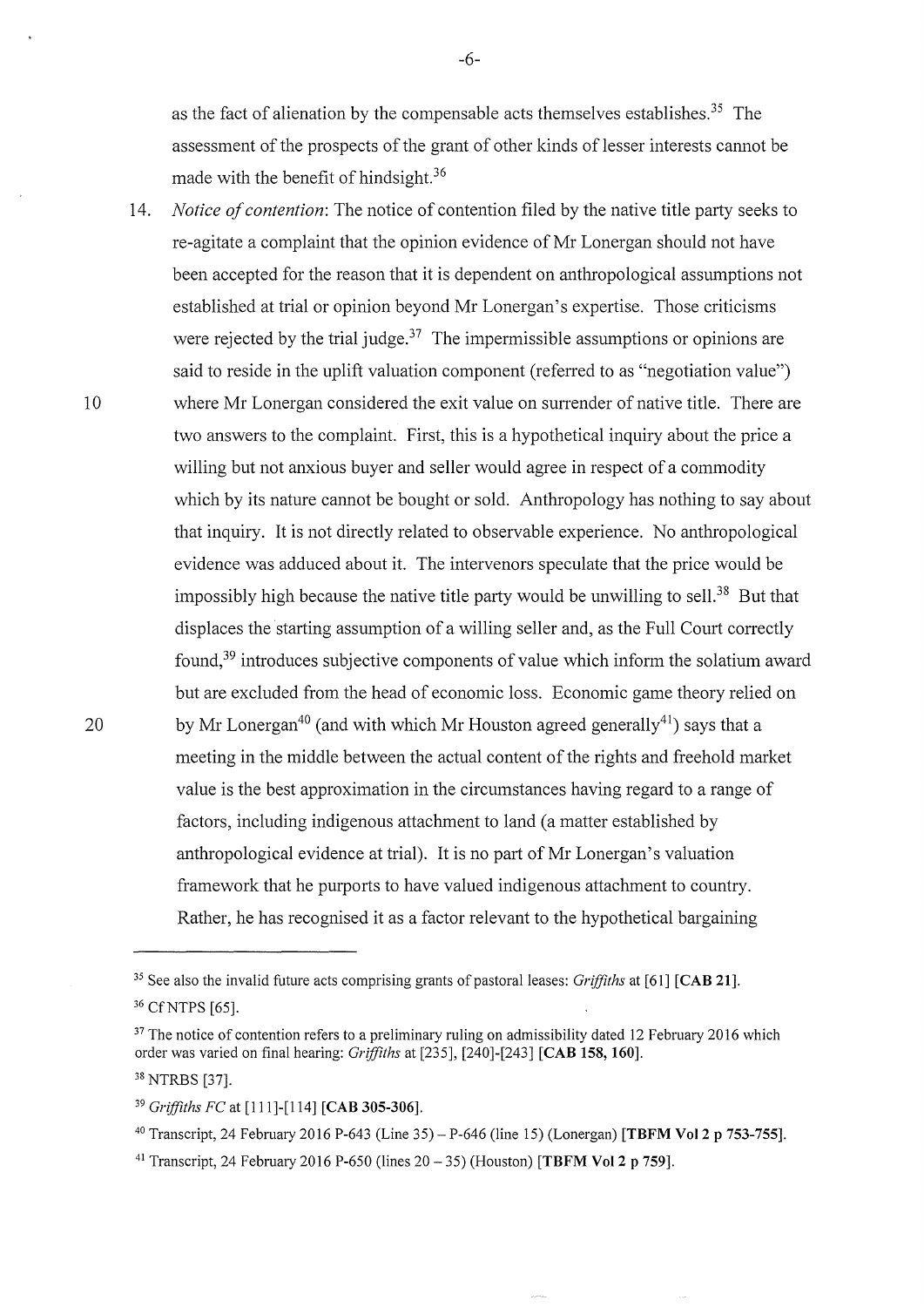process. The second answer is short. To the extent that Mr Lonergan incorporates indigenous attachment to country in the uplift at all he is affording the native title party a windfall where that aspect and the reasons for it (the unique cultural and spiritual association with country) are already counted towards the solatium award.

# **Interest**

- 15. *Native title is not capital earning:* The failure of the native title party and the intervenors to join issue as to the significance of these native title rights not being able to be mortgaged, subdivided, leased or otherwise commercially exploited for profit frustrates the claim for compound interest.
- 10 16. The claim is framed by the native title party in terms that "reflect a fair or mean return which might have been expected over the relevant period on a mortgage or in long-term government bonds<sup> $14$ </sup> and the native title party relies on<sup>43</sup> the exposition of principle by Dixon J in *Commonwealth v Huon Transport* that the interest award represents "capital contained in the land".<sup>44</sup> The inherent flaw is that the native title rights were not capital earning and could not be secured by mortgage.
- 17. *Stifficiency or proportionality of interest:* Relatedly, the native tile party fails to join issue with the Territory<sup>45</sup> (just as it failed to do so below<sup>46</sup>) on the sufficiency or proportionality of the interest award by reference to the evidence of either the native title party's loss or the Territory's gain. This is an insuperable obstacle to the claim 20 which calls in aid "elementary fairness"<sup>47</sup> as requiring "full and adequate compensation"48 to found the entitlement to compound interest. The native title party refers to the receipt by the Territory of rents and profits of \$196,750 in relation to various allotments within the town of Timber Creek.<sup>49</sup> The native title party

<sup>42</sup> NTPS [105].

<sup>43</sup> NTPS [97].

<sup>44 (1945) 70</sup> CLR at 323 per Dixon J.

<sup>45</sup> TCS [99]-[102].

<sup>46</sup>*Griffiths FC* at [209]-[210] **[CAB 333-334].** 

<sup>47</sup>*Marine Board ofLaunceston v Minister of State for the Navy* (1945) 70 CLR 518 at 526 per Latham CJ.

<sup>48</sup>*Marine Board ofLaunceston v Minister of State for the Navy* (1945) 70 CLR 518 at 522 per Latham CJ.

<sup>&</sup>lt;sup>49</sup> The admitted receipts do not coincide neatly with the native title party's economic loss claim: cf NTPS [91]. The receipts relate to some allotments over which interest is not claimed or which are not covered by a compensable act at all- acts 38-40, 50A, and 53-54. And there were no rents or profits in respect acts 1, 36, 43-44 in relation to allotments 16, 52, and 62-63 over which economic loss including interest is claimed. Further, some of the receipts were received across long periods of up to 10 years.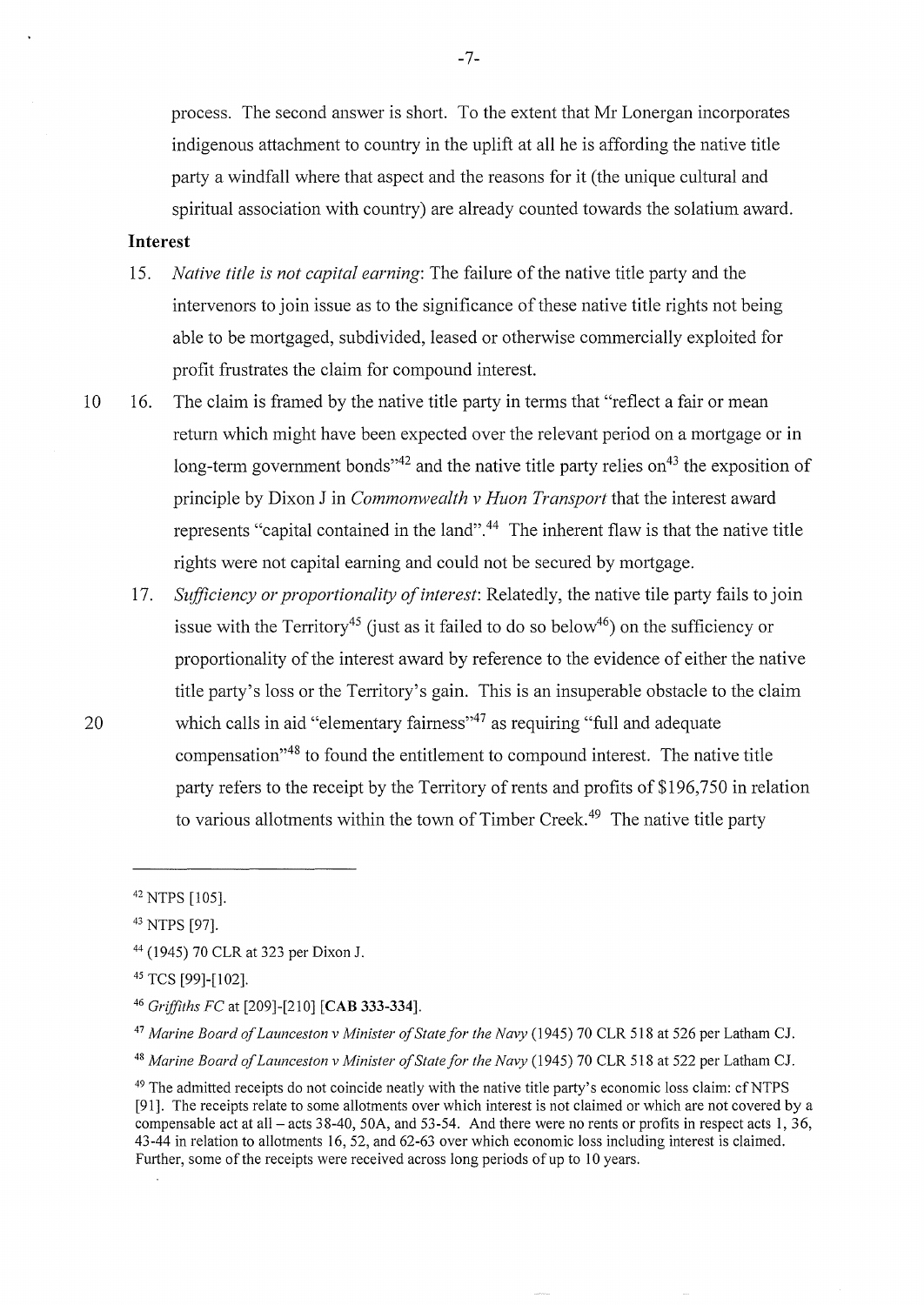submits that it is inequitable for the Territory to retain these receipts without paying compound interest on the market value of the rights. What the submission noticeably omits to account for is the inherent disproportionality between those receipts and the sum of compensation by way of compound interest assessed at the risk-free rate. The award of simple interest by the Full Court, on economic loss assessed at 65% of the freehold value of the Lots, fixed at the Practice Note rate was \$1,183,121. This is more than sufficient to account for the Territory's gain throughout the relevant period. Compound interest at the risk-free rate on economic loss assessed at 1 00% of the freehold value of the Lots comes to  $$4,489,931.<sup>50</sup>$  Compound interest would be 10 grossly disproportionate and for that reason inequitable and unjust.

- 18. Where the fact of receipt of rents and profits in this case is the native title party's only answer to the Territory's submission that compound interest will be required in every compensation claim under the NTA on the reasoning in the native title party's argument,<sup>51</sup> the failure to account for the above disproportionality is critical.
- 19. The same point may be made in respect of fluctuations in freehold land value and inflation. The native title party submits<sup>52</sup> that the lengthy period of time between the compensable acts and judgment during which there have been fluctuations in money and land values justifies compound interest. The submission is made without regarded to the evidence that interest fixed at the Practice Note rate is sufficient to 20 cover and proportionate to those matters.<sup>53</sup>
	- 20. The sufficiency or proportionality of simple interest at the Practice Note rate is confirmed in the circumstance of historical non-recognition of native title at the time of the compensable acts. At that time, the native title holders were not known and the nature of their rights were not recognised. Payment to the native title party or into court of a sum reflecting the value of those rights was not a real possibility. In those circumstances, an award of interest which is proportionate does justice to the parties in the unique circumstances of a native title compensation claim.

-8-

<sup>50</sup> Supplementary Expert Economist's Report ofGregory Houston **[CBFM Voll p 392].** 

<sup>51</sup> NTPS [91] responding to TCS [82]-[84].

<sup>52</sup> NTPS [88].

<sup>53</sup> TCS [98]-[99].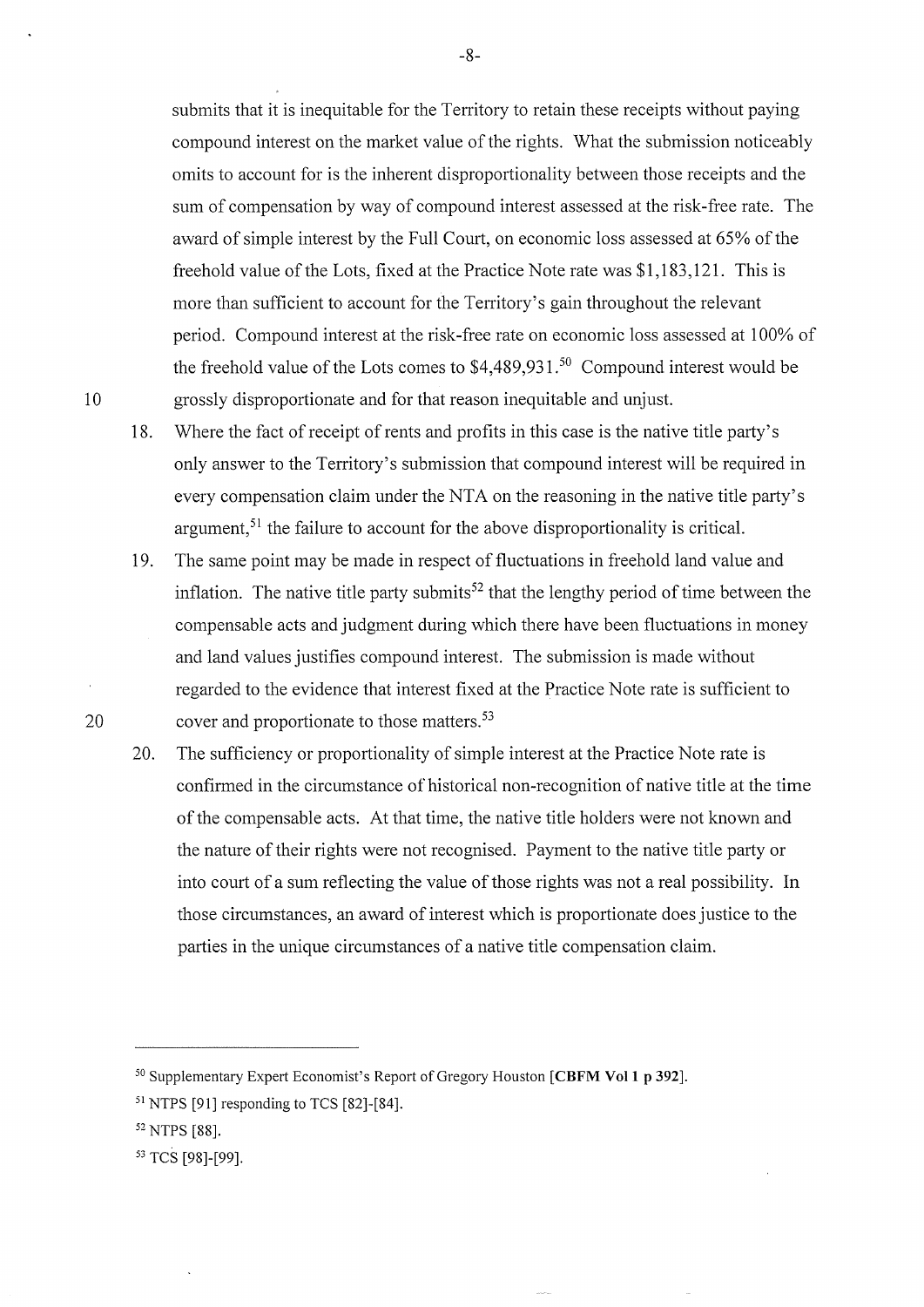# **Solatium**

- 21. *Findings of fact*: The native title party's primary submission is that the Court should not entertain the Territory and Commonwealth appeals from the solatium award as they require the Court to review the trial judge's findings of fact which an appellate court in native title proceedings generally ought not do.<sup>54</sup> The submission is overstated and misrepresents the substance of the challenges brought against the solatium award.
- 22. The Territory's submission in general terms is that the facts as found, or open to be found where findings were not expressed with the requisite clarity, 55 do not support

10 the award on proper interpretation and application of the statutory compensation framework.<sup>56</sup> Alternatively, the trial judge applied an erroneous causal analysis,<sup>57</sup> failed to adhere to the statutory limits on compensation,<sup>58</sup> and failed to properly account for matters relevant to the determination. 59

23. *Ritual ground evidence:* The native title party's submission that the trial judge's reference to "the effect of *a particular act*"<sup>60</sup> upon the capacity to use the ritual ground should be understood as a reference to acts 43 and 44 on Lots 62 and 63 "in the form of houses with a road leading to the houses",  $61$  and that this Court is poorly placed to go behind that finding not having seen or heard the evidence as it was given, should be rejected. The trial judge referred to an act, singular; not acts, plural. 20 Further, acts 43 and 44 involved the construction of the houses only. The road already existed and is not a compensable act. $62$  It is highly improbable, therefore, that the native title party's explanation accords with the trial judge's.

<sup>54</sup> NTPS [115]-[136].

<sup>&</sup>lt;sup>55</sup> See the discussion at TCS [128]-[132] and below concerning the ritual ground.

<sup>56</sup> See by analogy *Allianz Australia Insurance Ltd v GSF Australia Pty Ltd* (2005) 221 CLR 568 at [2], [54], [65] per McHugh J, [77], [95], [103] per Gummow, Hayne and Heydon JJ.

<sup>57</sup> TCS [134]-[136].

<sup>58</sup> TCS [139], [142]-[144], [151].

<sup>59</sup> TCS [152]-[154].

<sup>60</sup>*Grifjiths* at [379] (emphasis added) **[CAB 194].** 

<sup>61</sup> NTPS [135].

<sup>62</sup> See tenure materials for lots 62-63 **[Native Title Party Book of Further Materials (NTPBFM) p** 799- **810].**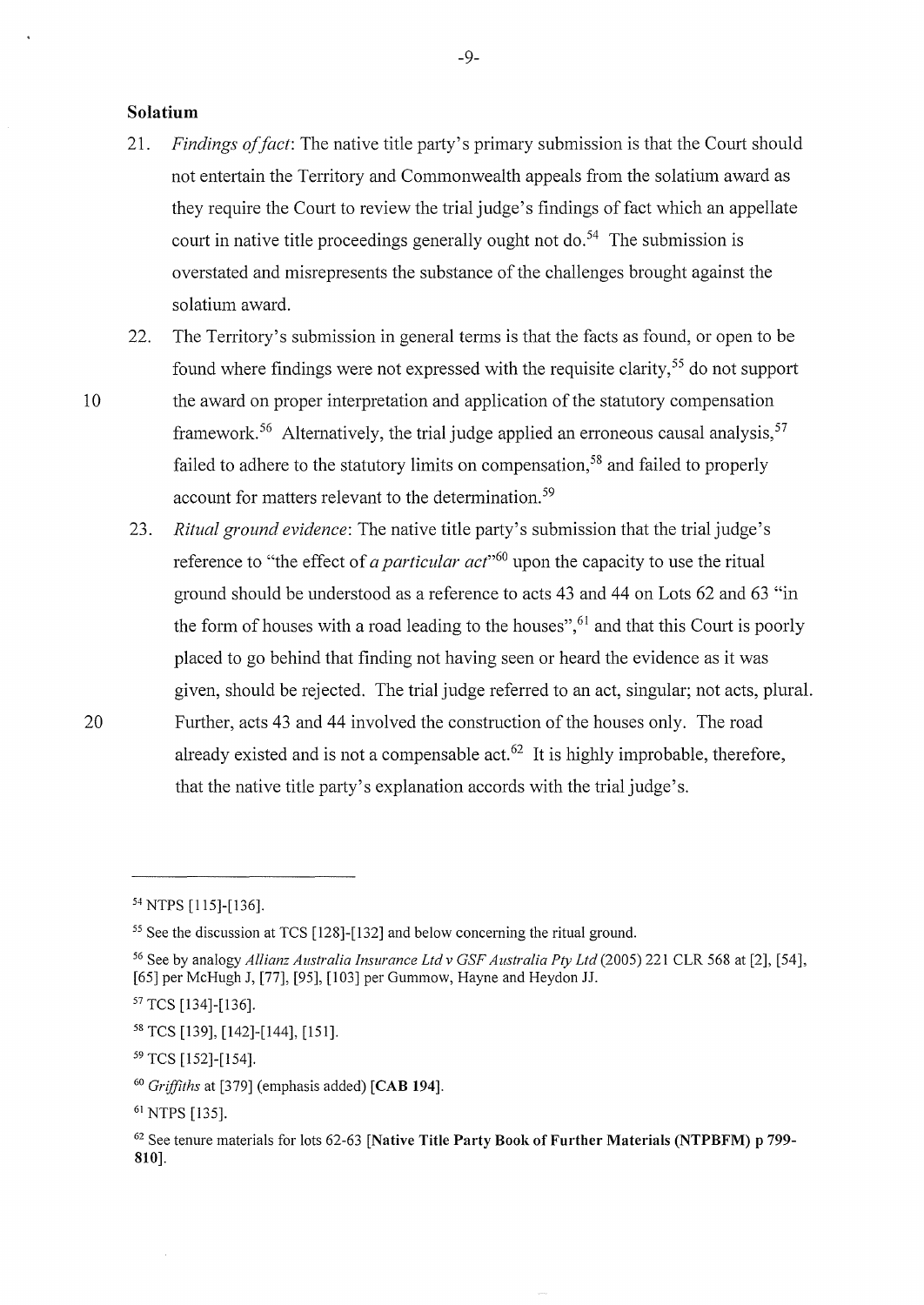- 24. In any event, the ritual ground evidence does not support a conclusion that members of the native title party felt pain or anxiety<sup>63</sup> in respect of the ritual ground by reason of acts 43 and 44. The site of the ritual ground was somewhere in the bush (at an undisclosed and undiscernible location) and not in any immediate proximity to Lots 62 and 63. Neither act was referred to or referenced indirectly in the restricted evidence.
- 25. *Aboriginal land rights:* In response to the submission of the Territory that the courts below failed to take proper account of the extensive land rights remaining to the native title party members, the native title party says that adjacent Aboriginal land 10 under the *Land Rights Act* is properly distinguishable from native title within the town of Timber Creek and its existence not a factor relevant to the claim for solatium. 64
	- 26. The basis of the distinction pressed is that the class of persons for whom the Aboriginal land is held wholly includes, but is wider than, the members of the native title party. That distinction is immaterial. The fundamental point remains that vast tracts of nearby land remain available to the native title patiy within which they continue to enjoy the exercise of their traditional usufructory and ceremonial rights. This is a relevant consideration when attributing value to their subjective sense of loss arising from the extinguishment of such rights on nearby land.
- 20 27. Further, if the implicit reason behind the distinction is that, because the Aboriginal land interests are shared with others (ie non-exclusive) their loss is less subjectively valuable to their holders, then by parity of reasoning non-exclusive native title rights holders should be afforded less solatium than exclusive native title rights holders. The anthropological evidence underlying the solatium claim<sup>65</sup> was premised on the existence of exclusive native title rights,<sup>66</sup> but no adjustment has been made in respect of the solatium claim to account for the non-exclusivity of the rights. Consistently with the native title party's approach to their claim, the distinction asserted to make Aboriginal land rights irrelevant should be rejected.

<sup>63</sup> NTRBS [65].

<sup>64</sup> NTPS [147]-[149].

<sup>65</sup>*Griffiths* [372]-[373] **[CAB 192-193].** 

<sup>66</sup> *Griffiths* [349] **[CAB 162].**